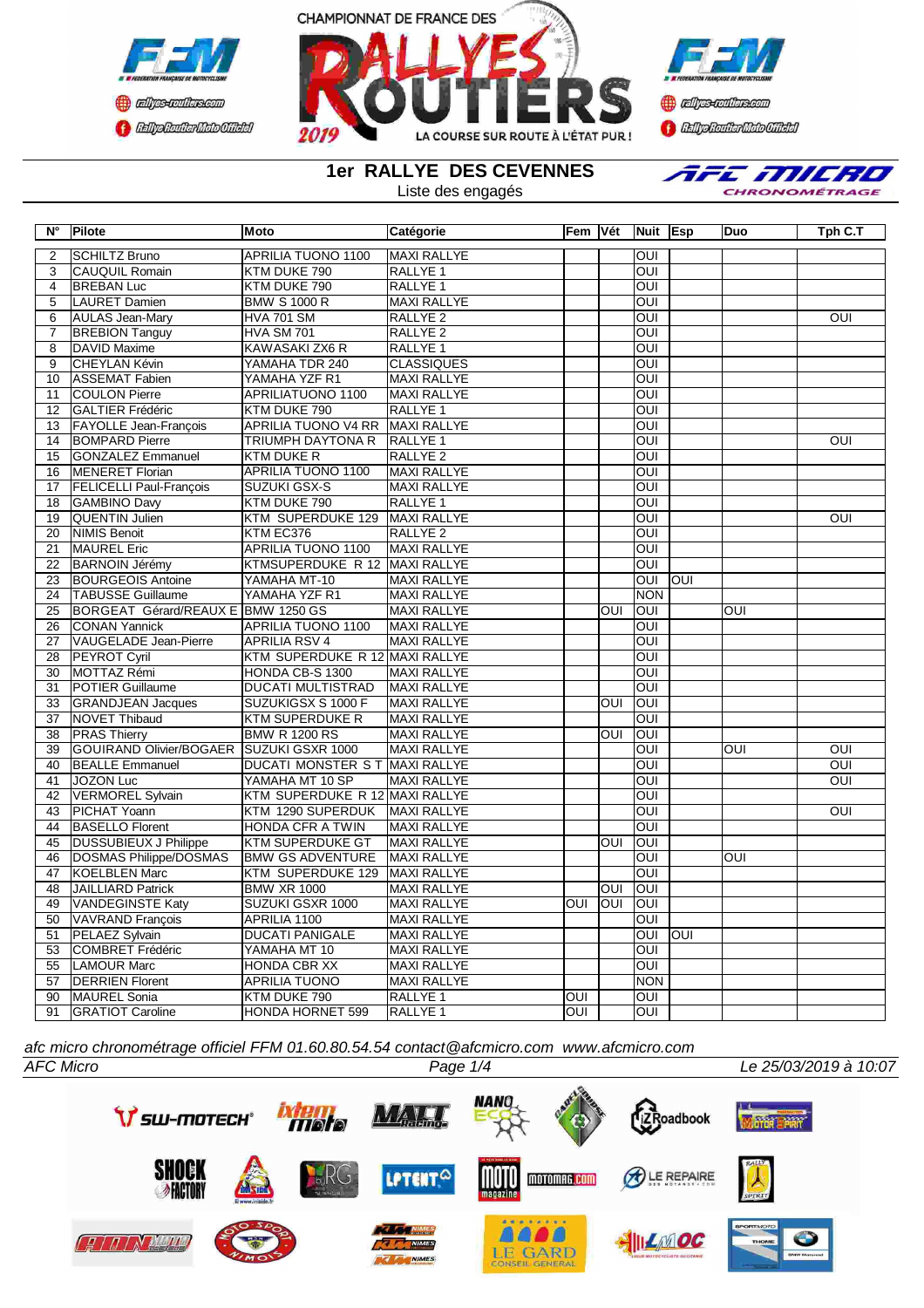





## 1er RALLYE DES CEVENNES Liste des engagés

AFE MILRO CHRONOMÉTRAGE

| $N^{\circ}$ | <b>Pilote</b>                              | Moto                               | Catégorie           | lFem IVét  |                         | Nuit Esp                |            | <b>Duo</b>     | Tph C.T        |
|-------------|--------------------------------------------|------------------------------------|---------------------|------------|-------------------------|-------------------------|------------|----------------|----------------|
| 92          | RADOJEWSKI Stéphane                        | KTM DUKE 790                       | RALLYE <sub>1</sub> |            |                         | loui                    |            |                |                |
| 94          | <b>LARUE Gilles</b>                        | YAMAHA MT 09                       | <b>RALLYE 1</b>     |            | OUI                     | IOUI                    |            |                |                |
| 95          | LOUSSEREAUX David                          | TRIUMPH STREET TRI RALLYE 1        |                     |            |                         | <b>OUI</b>              |            |                | $\overline{O}$ |
| 96          | <b>BUISSON Luc</b>                         | <b>TRIUMPH STREET TRI RALLYE 1</b> |                     |            |                         | OUI                     | loui       |                | <b>OUI</b>     |
| 97          | <b>BRUN Eudes</b>                          | TRIUMPH STREET TRI RALLYE 1        |                     |            |                         | OUI                     |            |                | OUI            |
| 98          | <b>BONNAURE Frédéric</b>                   | TRIUMPH STREET TRI RALLYE 1        |                     |            |                         | OUI                     | <b>OUI</b> |                |                |
| 99          | <b>DEVILLARD Mathieu</b>                   | <b>TRIUMPH STREET TRI RALLYE 1</b> |                     |            |                         | OUI                     |            |                | <b>OUI</b>     |
|             | 100 WILK Stéphane                          | TRIUMPH DAYTONA R                  | <b>RALLYE 1</b>     |            |                         | OUI                     |            |                |                |
| 101         | <b>BACCA Riccardo</b>                      | SUZUKI GSX R 750                   | RALLYE <sub>1</sub> |            |                         | OUI                     |            |                |                |
|             | 102 PIONNIER Cyril                         | YAMAHA MT 09                       | <b>RALLYE 1</b>     |            |                         | <b>NON</b>              |            |                |                |
|             | 103 BRAUT Michel                           | TRIUMPH DAYTONA                    | <b>RALLYE 1</b>     |            | OUI                     | loui                    |            |                |                |
|             | 104 PREUDHOMME Benjamin                    | SUZUKI GSXS 750                    | <b>RALLYE 1</b>     |            |                         | OUI                     | loni       |                |                |
|             | 105 SIMONNET Hervé                         | YAMAHA MT 09                       | <b>RALLYE 1</b>     |            | OUI                     | loui                    |            |                |                |
|             | 108 GILLY Aurélien/FACHAUX A SUZUKI 650    |                                    | RALLYE <sub>1</sub> |            |                         | OUI                     |            | $\overline{O}$ |                |
|             | 109 FRANCOIS Nicolas                       | HONDA 600 CBF N                    | <b>RALLYE 1</b>     |            |                         | OUI                     |            |                |                |
|             | 112 CAZAUBON Richard                       | <b>TRIUMPH STREET TRI RALLYE 1</b> |                     |            |                         | <b>NON</b>              |            |                |                |
|             | 114 BOUHATOUS Gabriel                      | TRIUMPH STREET TRI RALLYE 1        |                     |            |                         | $\overline{O}$          |            |                |                |
|             | 120   MARTINIEN Simon                      | YAMAHA YZF R6                      | RALLYE 1            |            |                         | NON OUI                 |            |                | OUI            |
|             | 130 BAUMGARTNER Jérome                     | YAMAHA MT 09                       | <b>RALLYE 1</b>     |            |                         | OUI                     |            |                |                |
|             | 134 BARBOT Sonia/MAUNIER L TRIUMPH DAYTONA |                                    | RALLYE <sub>1</sub> | OUI        |                         | $\overline{\text{OUI}}$ |            | OUI            |                |
|             | 160 BOUSSELIN Philippe                     | KTM DUKE 690                       | RALLYE <sub>2</sub> |            | OUI                     | loui                    |            |                |                |
| 161         | CADENET Clément                            | HVA SUPERMOTO 701                  | <b>RALLYE 2</b>     |            |                         | OUI                     | JDO        |                |                |
|             | 162 DUPUIS-MAURIN Valéryane                | <b>KAWASAKI ER6-N</b>              | <b>RALLYE 2</b>     | <b>OUI</b> |                         | OUI                     |            |                |                |
|             | 163 JOUANEN Vincent                        | <b>KTM 450</b>                     | <b>RALLYE 2</b>     |            |                         | OUI                     |            |                |                |
|             | 164 PETUAUD-LETANG Bruno                   | HVA 701 SUPERMOTO                  | RALLYE <sub>2</sub> |            |                         | OUI                     |            |                |                |
|             | 165  DELORME Maxime                        | <b>HVA SM 701</b>                  | RALLYE <sub>2</sub> |            |                         | loui                    |            |                |                |
|             | 167 MOLINET Denis                          | KAWASAKI VERSYS 65 RALLYE 2        |                     |            | $\overline{\text{OUI}}$ | loui                    |            |                |                |
|             | 168 STEPHAN Pierre                         | KTM DUKE R 690                     | RALLYE <sub>2</sub> |            |                         | OUI                     |            |                |                |
|             | 169 MANEUF Serge                           | KTM                                | RALLYE <sub>2</sub> |            | OUI                     | IOUI                    |            |                |                |
|             | 180 OVERNEY Christophe                     | <b>HVA 510</b>                     | RALLYE <sub>2</sub> |            | OUI                     | loui                    |            |                |                |
|             | 231 GRASSIAN Baptiste                      | HVA SVARTPILEN 401                 | RALLYE 3            |            |                         | <b>OUI</b>              | loui       |                |                |
|             | 232 FOLTZER J Pierre                       | KTM DUKE 390                       | RALLYE <sub>3</sub> |            | OUI                     | IOUI                    |            |                |                |
|             | 233 COLLIOT Philippe                       | HONDA CB 500                       | RALLYE <sub>3</sub> |            |                         | OUI                     |            |                |                |
|             | 234 ZABRONIECKA Sylvie                     | KTM DUKE 390                       | RALLYE <sub>3</sub> | OUI        |                         | OUI                     |            |                |                |
|             | 235 JARNAC Thomas                          | KTM YUKE 390                       | RALLYE <sub>3</sub> |            |                         | $\overline{O}$          | loni       |                |                |
|             | 236 CRESCENCIO Pedro                       | KAWASAKI 400                       | RALLYE <sub>3</sub> |            |                         | OUI                     |            |                |                |
| 237         | MARTIN Alexandre                           | HONDA CB 500                       | RALLYE <sub>3</sub> |            |                         | OUI                     |            |                |                |
|             | 238  ROUTHIER Florent                      | <b>HVA FE 350</b>                  | RALLYE <sub>3</sub> |            |                         | OUI                     |            |                | OUI            |
| 239         | <b>HOUWINK Willem</b>                      | HONDA CB 500                       | RALLYE <sub>3</sub> |            |                         | OUI                     | <b>OUI</b> |                |                |
|             | 240 COURTAUD Mathias                       | HONDA CB 500                       | RALLYE <sub>3</sub> |            |                         | OUI                     | JDO        |                |                |
| 241         | <b>GROLAND Raphaël</b>                     | HONDA CB 500 N                     | RALLYE <sub>3</sub> |            | OUI                     | loui                    |            |                |                |
| 247         | <b>EVERARD DE HARZIR Alex</b>              | HONDA 500 CB                       | RALLYE <sub>3</sub> |            | OUI                     | loui                    |            |                | OUI            |
| 250         | <b>RIVOLLET Jean-Yves</b>                  | YAMAHA YBR 250                     | RALLYE <sub>3</sub> |            |                         | <b>NON</b>              |            |                |                |
|             | 261 COUDURIER Thierry                      | YAMAHA RDLC 350                    | <b>ANCIENNES</b>    |            |                         | NON                     |            |                |                |
|             | 262 ZABRONIECKA Joël                       | HONDA CB 750                       | <b>ANCIENNES</b>    |            | OUI                     | <b>IOUI</b>             |            |                |                |
|             | 263 ZANUTTO Jean-François                  | YAMAHA RDLC 350                    | <b>ANCIENNES</b>    |            |                         | <b>NON</b>              |            |                |                |
|             | 265   FOUGERAS Gabriel                     | <b>BMW R 65</b>                    | <b>ANCIENNES</b>    |            |                         | <b>NON</b>              |            |                |                |
|             | 266   THINOT Lilian                        | YAMAHA RD LC 350                   | <b>ANCIENNES</b>    |            | OUI                     | <b>NON</b>              |            |                |                |
|             | 267 MARTIN Eric                            | SUZUKI GS 750                      | <b>ANCIENNES</b>    |            | OUI                     | <b>NON</b>              |            |                |                |
|             | 271 DUFOUR Marc                            | <b>GAUTHIER 250</b>                | <b>ANCIENNES</b>    |            | OUI                     | <b>NON</b>              |            |                |                |
|             | 275  LACHAIZE Philippe                     | SUZUKI GT 125                      | <b>ANCIENNES</b>    |            | OUI                     | <b>OUI</b>              |            |                |                |

*afc micro chronométrage officiel FFM 01.60.80.54.54 contact@afcmicro.com www.afcmicro.com*





*AFC Micro Page 2/4 Le 25/03/2019 à 10:07*

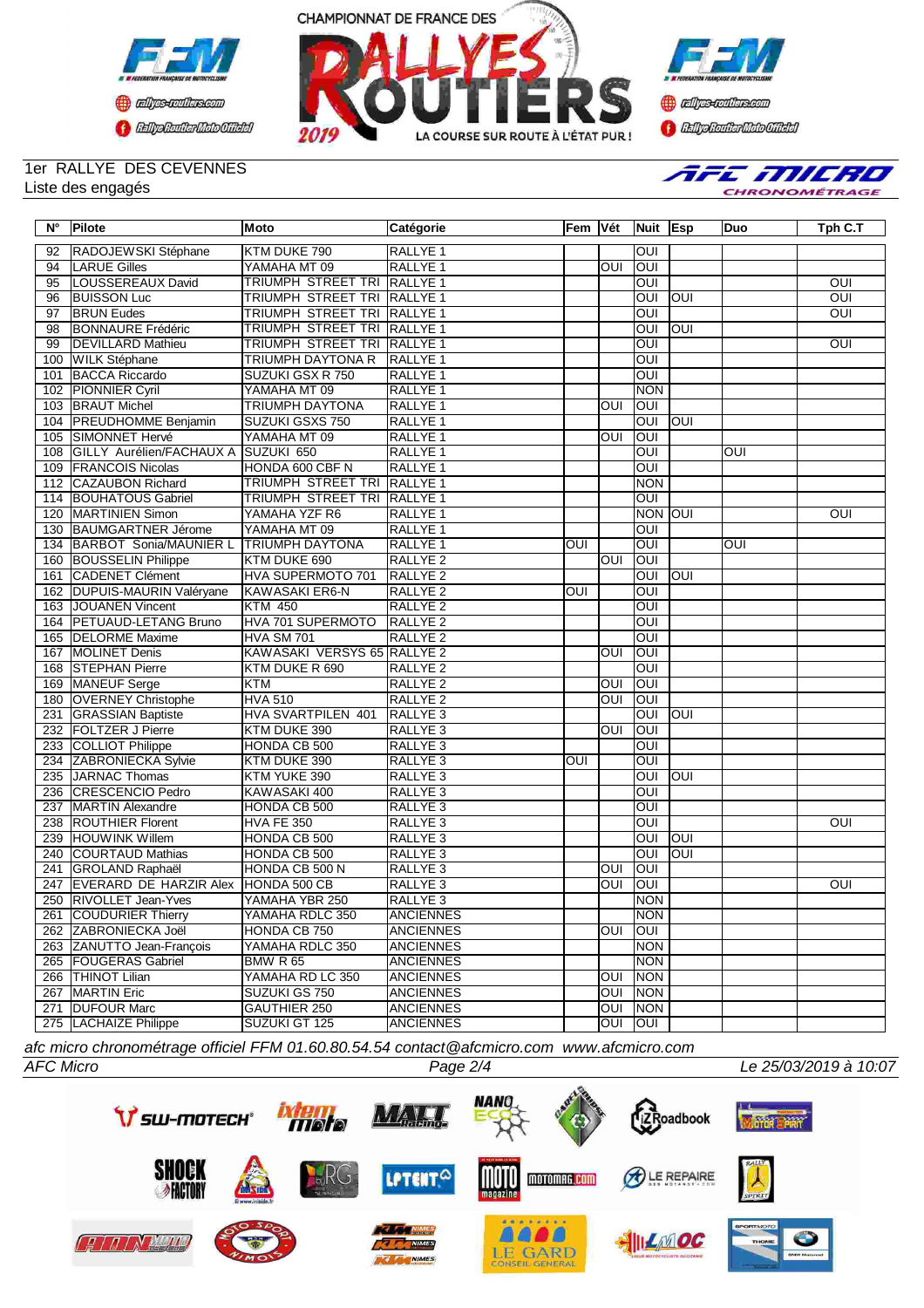





## 1er RALLYE DES CEVENNES Liste des engagés



## **N° Pilote Moto Catégorie Fem Vét Nuit Esp Duo Tph C.T** 290 DAVAL Johan HONDA 600 CBR CLASSIQUES OUI 291 THEILLAC Thierry 292 FORTIN Eric BMW R 80 GS CLASSIQUES OUI OUI 293 DURIS Jean-Luc HONDA CBR CLASSIQUES OUI OUI 294 PALICOT Grégory HONDA CBR 600 CLASSIQUES | OUI OUI<br>295 GERMANIQUE Pascal HONDA 650 DOMINAT CLASSIQUES | OUI OUI 295 GERMANIQUE Pascal 296 PIGEAT Richard DUCATI900 SS CLASSIQUES I OUI OUI 297 LACOSTE Christian YAMAHA SUPER TENE CLASSIQUES OUI OUI 298 SCHWARZ Franz HONDA CBR RR 300 CLASSIQUES CHU OUI OUI 303 CRESCENZO Sébastien HONDA CBR 900 CLASSIQUES **CLASSIQUES OUI OUI OUI OUI OUI** 305 GENTIT Luc HONDA XLM CLASSIQUES OUI OUI 310 GALVANI Raphaël/BRESSE KAWAZAKI CHODA ZX SIDE-CAR INSIDE THE RELATION OUI **GUILHOT Frédéric/FANGET** 312 CHANAL Gilles/CHANAL Cé PANDA ORIGINAL SIDE-CAR INSIDE OUI OUI 313 RIBES Kévin/RIBES Julie 314 ALEXIS Brice/MOLTENI Lion SUZUKI HAYABUSA 13 SIDE-CAR INSIDE<br>315 LEPAGE Pauline/ LEPAGE YAMAHA R1MS-R SIDE-CAR INSIDE OUI OUI OUI OUI OUI 315 LEPAGE Pauline/ LEPAGE YAMAHA R1MS-R SIDE-CAR INSIDE OUI OUI 316 BERTHOMIEU Benoit/ REY SUZUKI HAYABUSA SIDE-CAR INSIDE OUI 317 BACON Franck/CHOPARD 318 COUDERC Gilles/THIBAULT YAMAHA FJ 1200 SIDE-CAR INSIDE OUI 319 GUGLIELMI Séverine/COUR HONDA CBR FIREBLA SIDE-CAR INSIDE TOUI OUI OUI OUI<br>320 BOYER Thierry/BENETIER TRIUMPH SPEED TRIP SIDE-CAR INSIDE 320 BOYER Thierry/BENETIER TRIUMPH SPEED TRIP SIDE-CAR INSIDE **OUI OUI OUI OUI OUI OUI OUI** 332 BOUDIER Christophe/MART VOXAN VX 10 SIDE-CAR INSIDE | OUI OUI 400 NEUMANN Renaud KTM1290 SUPERDUKE MAXI RALLYE OUI 401 GAY-FRARET Lionel SUZUKI GSX-S1000 F MAXI RALLYE OUI 41 MONTAY Julien YAMAHA FZ 1<br>112 Martiel TRIUMPH TIGER 404 NOEL Manuel TRIUMPH TIGER MAXI RALLYE OUI 406 IRAILLES Marc APRILIA TUONO MAXI RALLYE OUI 408 THIERY Philippe YAMAHA R1 MAXI RALLYE NON NON<br>409 PHII IPPOT Arthur KAWASAKI 7R 10 R MAXI RALLYE NOUL 409 PHILIPPOT Arthur KAWASAKI ZR 10 R MAXI RALLYE **WAXI RALLYE NAMAZI RALLYE ARTHUR ARTHUR OUI** 410 GUILBOT-MUNOS Dylan HONDA CBR 1000 RR MAXI RALLYE OUI 411 GUILBOT-MUNOS Medhy YAMAHA MT 10 SP MAXI RALLYE **ARELYE AND SERVE AND THE SERVE AREA**<br>412 RHODES Bastien APRILIA TUONO V4 MAXI RALLYE QUI QUI QUI 412 RHODES Bastien APRILIA TUONO V4 MAXI RALLYE<br>413 CORTES Jérôme BMW GS 1200 ADV MAXI RALLYE 413 CORTES Jérôme BMW GS 1200 ADV MAXI RALLYE 414 GOUJON Laurent BMW GS 1250 MAXI RALLYE OUI 415 UFFERTE David KTM SMT 990 MAXI RALLYE NON 416 COMMIER Célia 417 GENTIT Pierre BMW 1200 GS MAXI RALLYE NON NON NON NORTH AT A MAXI RALLYE NO NON NON 421 MERCIER Jean-Camille BMW F 800 S RALLYE 1 OUI 422 D'ABRIGEON Franck TRIUMPH 675 SREET T RALLYE 1 TRIUMPH 675 SREET T RALLYE 1 OUI OUI OUI<br>423 FOURNIER Martial SUZUKI GSR 750 RALLYE 1 **423 FOURNIER Martial SUZUKI GSR 750 RALLYE 1 CUI OUI OUI OUI OUI** 424 CHAUDET Jean-François HONDA HORNET 599 RALLYE 1 OUI 425 RIVOLLET Julien VAMAHA MT 09 STREE RALLYE 1<br>426 GOUVY Aline TRIUMPH STREET RS RALLYE 1 0011 0011 126 GOUVY Aline TRIUMPH STREET RS RALLYE 1 OUI OUI OUI OUI OUI OUI<br>127 MOLINA LIRA Sébastien KTM 950 SM RALLYE 1 er MOLINA LIRA Sébastien KTM 950 SM RALLYE 1<br>128 LAURENT Stéphane TRIUMPH STREET TRI RALLYE 1 128 LAURENT Stéphane TRIUMPH STREET TRI RALLYE 1<br>129 FRADIN Christelle TRIUMPH STREET TRI RALLYE 1 OUI | NON er and the TRIUMPH STREET TRI RALLYE 1 TRIUMPH STREET TRI RALLYE 1 TRIUMPH STREET TRI RALLYE 1 TRIUMPH STREET TRI RALLYE 1 430 FARIZY Adrien TRIUMPH STREET TRI RALLYE 1 450 PASSERON Quentin KAWASAKI VERSYS 65 RALLYE 2 OUI 451 REY Julien KAWA ER6N RALLYE 2 COUI 452 GAILLARD Rémi KAWA VERSYS 650 RALLYE 2 | OUI

*afc micro chronométrage officiel FFM 01.60.80.54.54 contact@afcmicro.com www.afcmicro.com*

*AFC Micro Page 3/4 Le 25/03/2019 à 10:07*